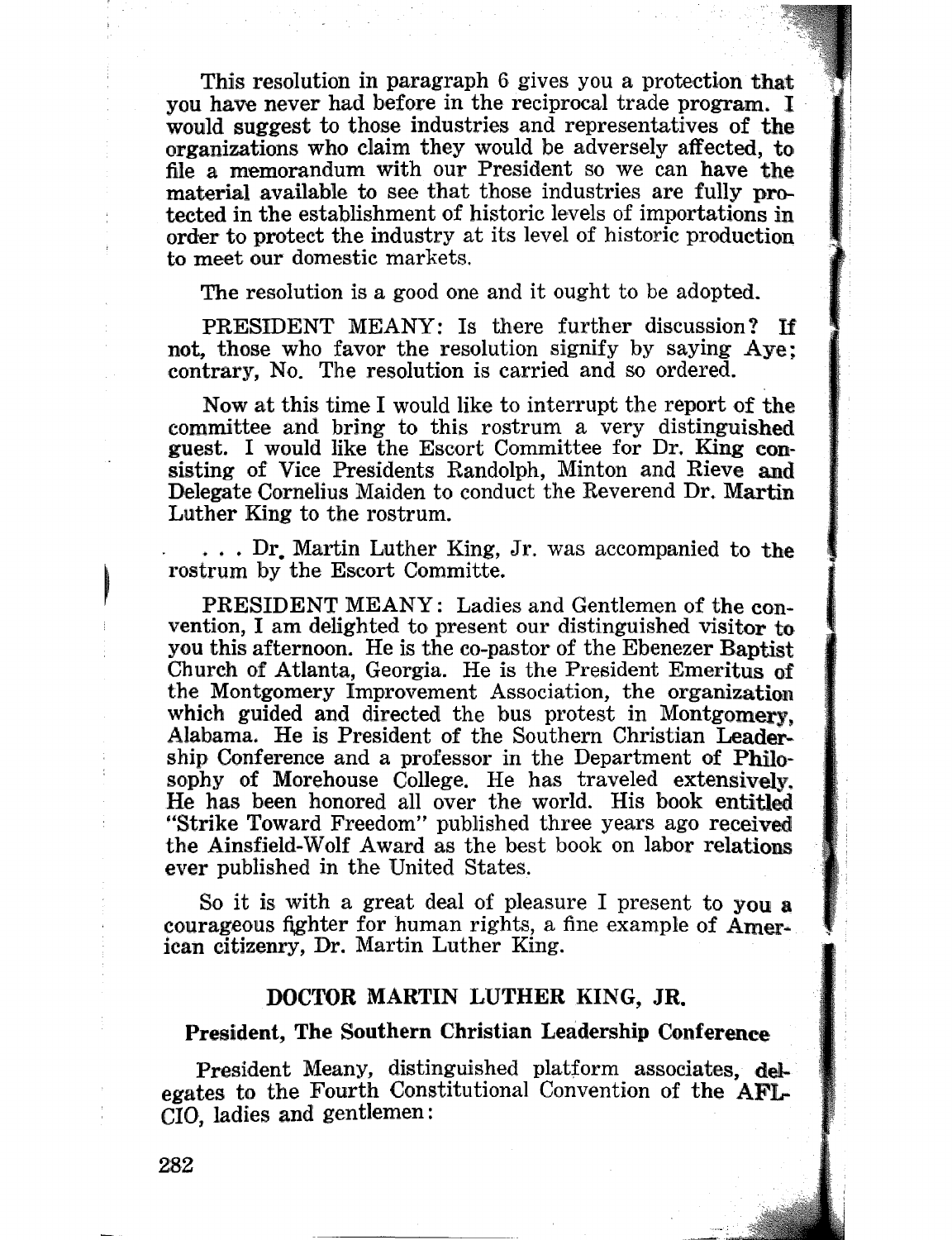I need not pause to say how very delighted I am to be with you today. It is a privilege indeed to have the opportunity of addressing such a significant gathering. I have looked forward to being with you with great anticipation.

At one time I thought the forces of nature wouldn't cooperate with me enough in order to be here, for  $\Gamma$  left Los Angeles early this morning. When I got to the airport, I discovered that the flight that I was to take out of Los Angeles had been canceled because of weather in Dallas and in Atlanta. But I was lucky enough to get a flight through Chicago and certainly that was a joyous moment when I heard that I could go another way and get here. Of course the flight was rather bumpy all the way from Chicago to Miami and I was very happy when we landed.

I don't want to give you the impression that I don't have faith in God in the air. It is just that I have more experience with him on the ground.

. But it is a delightful privilege to be here and I want to express my great pleasure to President Meany and the committee for extending the invitation.

Less than a century ago the laborer had no rights, little or no respect, and led a life which was socially submerged and barren.

He was hired and fired by economic despots whose power over him decreed his life or death. The children of workers had no childhood and no future. They, too, worked for pennies an hour and by the time they reached their teens they were worn-out old men, devoid of spirit, devoid of hope and devoidof self-respect. Jack London described a child worker in these words: "He did not walk like a man. He did not look like a man. He was a travesty of the human. It was a twisted and stunted and nameless piece of life that shambled like a sickly ape, arms loose-hanging, stoop-shouldered, narrow-chested, grotesque and terrible." American industry organized misery into sweat shops and proclaimed the right of capital to act without restraints and without conscience.

Vietor Hugo, literary genius of that day, commented bitterly that there was always more misery in the lower classes than there was humanity in the upper classes. The inspiring answer to this intolerable and dehumanizing existence was economic organization through trades unions. The worker became determined not to wait for charitable impulses to grow in his employer. He constructed the means by which a fairer sharing of the fruits of his toil had to be given to him or the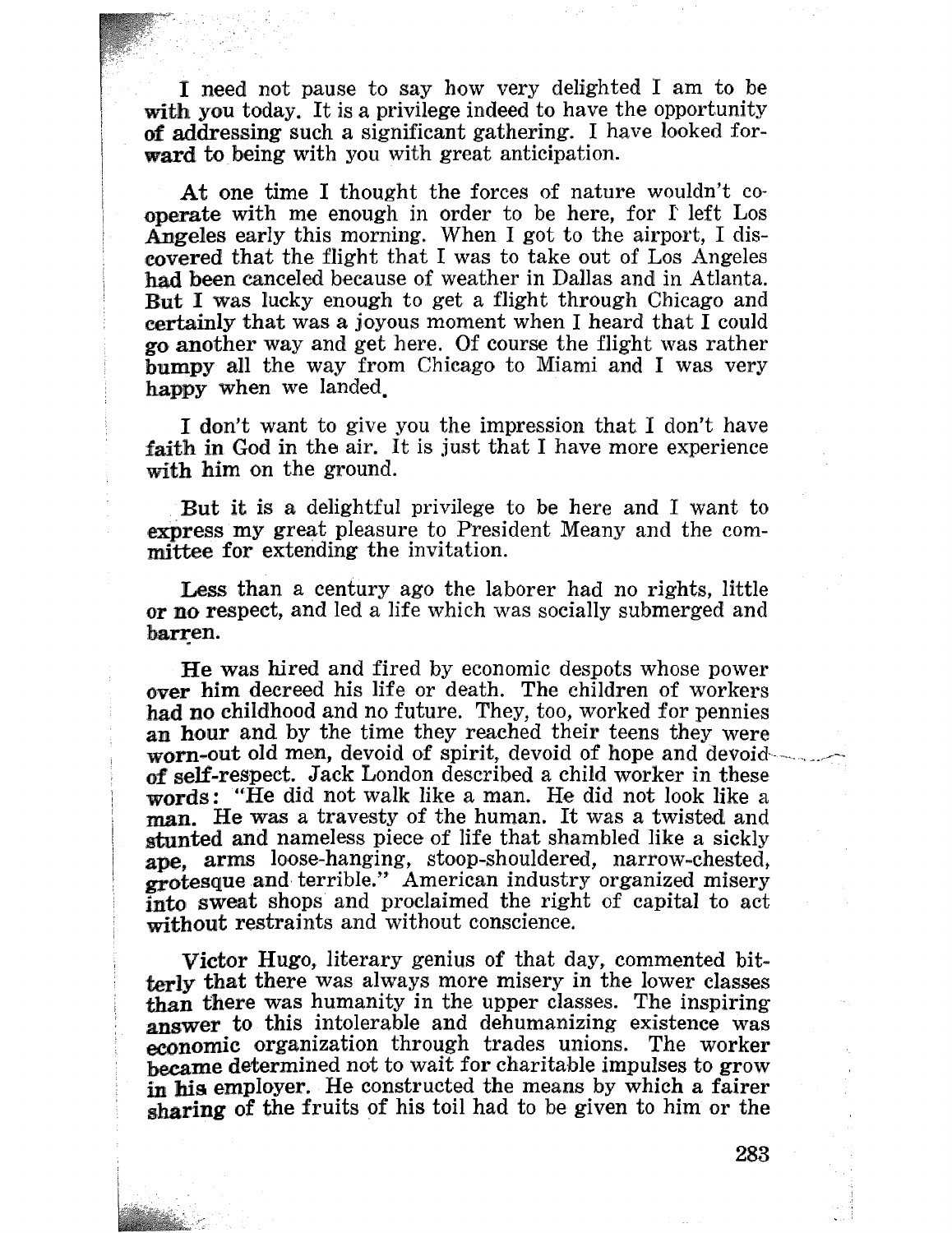wheels of industry, which he alone turned, would halt and wealth for no one would be available.

!I I,

This revolution within industry was fought mercilessly by those who blindly believed their right to uncontrolled profits was a law of the universe, and that without the maintainance of the old order catastrophe faced the nation.

History is a great teacher. Now, every one knows that the labor movement did not diminish the strength of the nation but enlarged it. By raising the living standards of millions, labor miraculously created a market for industry and lifted the whole nation to undreamed of levels of production. Those who today attack labor forget these simple truths, but history remembers them.

Labor's next monumental struggle emerged in the thirties when it wrote into federal law the right freely to organize and bargain collectively. It was now apparently emancipated. The days when workers were jailed for organizing, and when in the English Parliament Lord Macauley had to debate against a bill decreeing the death penalty for anyone engaging in a strike, were grim but almost forgotten memories. Yet, the Wagner Act, like any other legislation, tended merely to declare rights but did not deliver them. Labor had to bring the law to life by exercising its rights in practice over stubborn. tenacious opposition. It was warned to go slow, to be moderate, not to stir up strife. But labor knew it was always the right time to do right, and it spread its organization over the nation and achieved equality organizationally with capital. The day of economic democracy was born.

Negroes in the United States read this history of labor and hnd. it mirrors their own experience. We are confronted by powerful forces telling us to rely on the good will and understanding of those who profit by exploiting us. They deplore our discontent, they resent our will to organize, so that we may guarantee that humanity will prevail and equality will be  $ex$ acted. They are shocked that action organizations, sit-ins, civil disobedience, and protests are becoming our every day tools. just as strikes, demonstrations and union organization became yours to insure that bargaining power genuinely existed on both sides of the table. We want to rely upon the goodwill of those who oppose us. Indeed, we have brought forward the method of non-violence to give an example of unilateral goodwill in an effort to evoke it in those who have not yet felt it in their hearts. But we know that if we are not simultaneously organizing our strength we will have no means to move forward. If we do not advance, the crushing burden of centuries of neglect and economic deprivation will destroy our wiH, our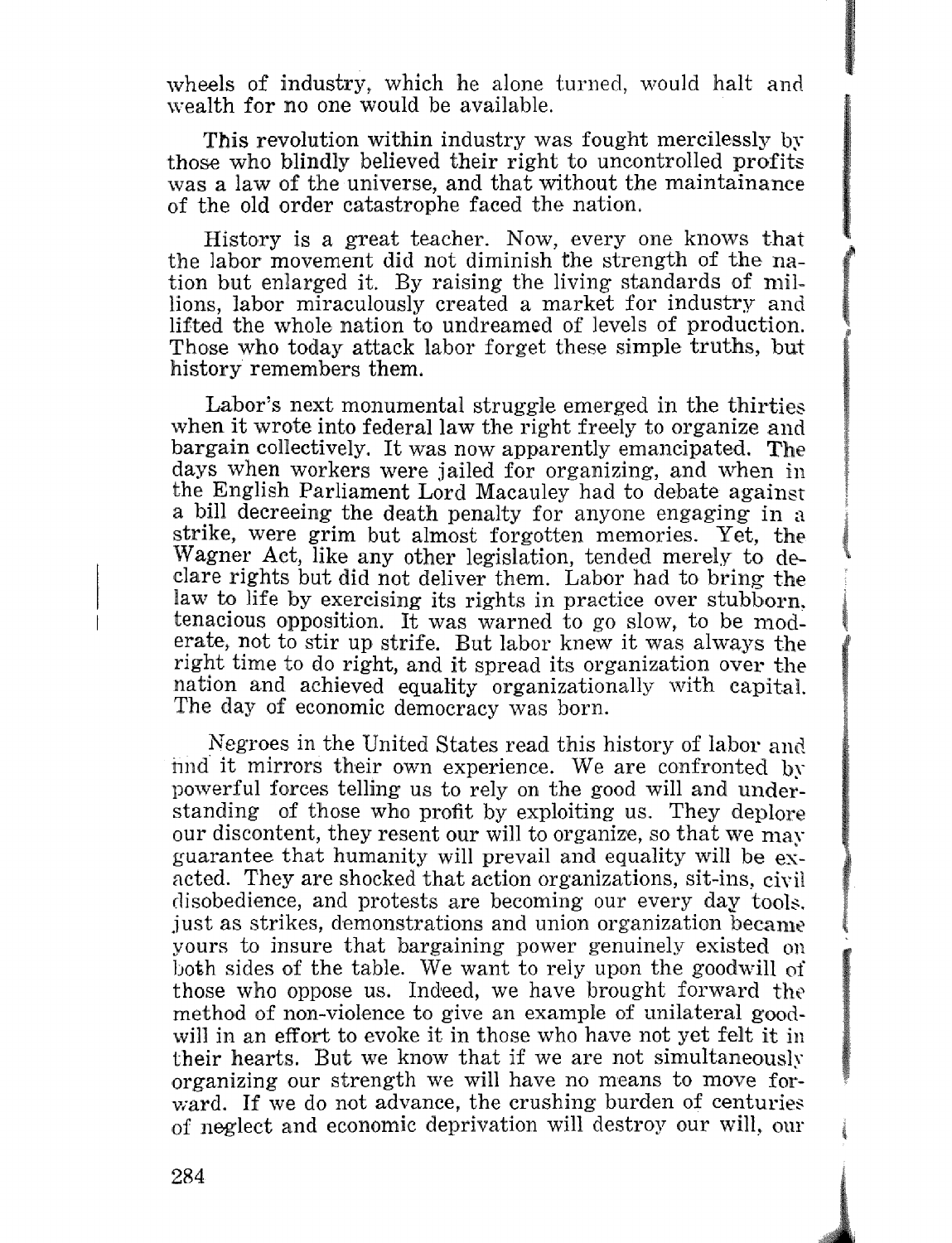spirits and our hopes. In this way labor's historic tradition of moving forward to create vital people as consumers and citizens has became our own tradition, and for the same reasons.

This unity of purpose is not an historical coincidence. Negroes are almost entirely a working people. There are pitifully few Negro millionaires and few Negro employers. Our needs are identical with labor's needs, decent wages, fair working conditions, livable housing, old age security, health and welfare measures, conditions in which families can grow, have education for their children and respect in the community. That is why Negroes support labor's demands and fight laws which curb labor. That is why the labor-hater and labor-baiter is virtually always a twin headed creature spewing anti-Negro epithets from one mouth and anti-labor propaganda from the other mouth.

 $\overline{\phantom{a}}$ 

The duality of interests of labor and Negroes makes any crisis which lacerates you, a crisis from which we bleed. As we stand on the threshold of the second half of the twentieth century, a crisis confronts us both. Those who in the second half of the nineteenth century could not tolerate organized labor have had a rebirth of power and seek to regain the despotism of that era while retaining the wealth and privileges of the twentieth century. Whether it be the ultra right wing in the form of Birch societies or the alliance which former President Eisenhower denounced, the alliance between big military and big industry, or the coalition of southern Dixiecrats and northern reactionaries, whatever the form, these menaces now threaten everything decent and fair in Amrican life. Their target is labor, liberals, and the Negro people, not scattered "reds" or even Justice Warren, former Presidents Eisenhower and Truman and President Kennedy, who are in truth beyond the reach of their crude and vicious falsehoods.

Labor today faces a grave crisis, perhaps the most calam· itous since it began its march from the shadows of want and insecurity. In the next ten to twenty years automation will grind jobs into dust as it grinds out unbelievable volumes of production. This period is made to order for those who would seek to drive labor into impotency by viciously attacking it at every point of weakness. Hard core unemployment is now an ugly and unavoidable fact of life. Like malignant cancer, it has grown year by year and continues its spread. But automation can be used to generate an abundance of wealth for people or an abundance of poverty for millions as its humanlike machines turn out human scrap along with machine scrap as a by-product of production. Our society, with its ability to perform miracles with machinery, has the capacity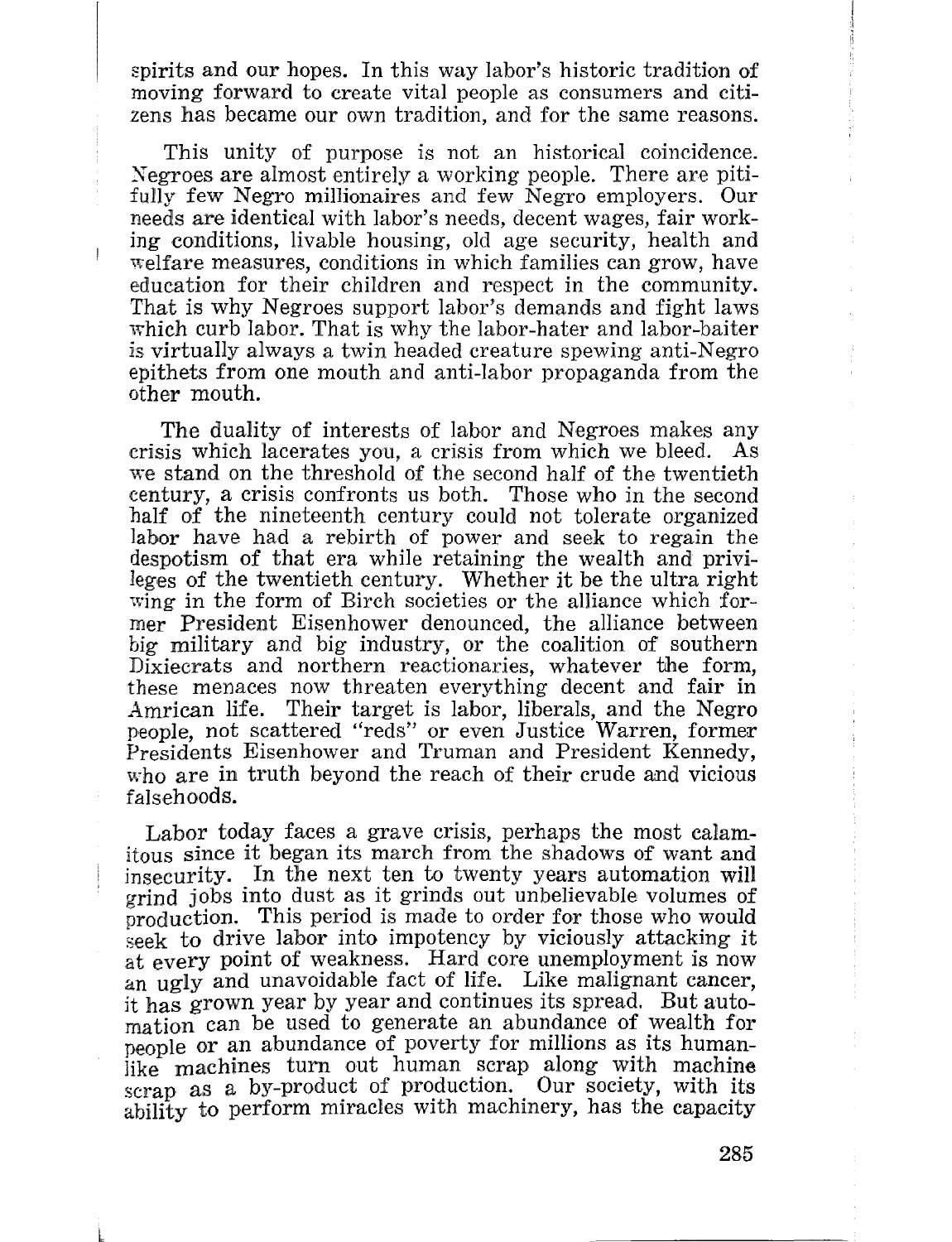to make some miracles for men—if it values men as highly as it values machines.

To find a great design to solve a grave problem labor will have to intervene in the political life of the nation to chart a course which distributes the abundance to all instead of concentrating it among a few. The strength to carry through such a program requires that labor know its friends and collaborate as a friend. If all that I have said is sound, labor has no firmer friend than the 20 million Negroes whose lives will be deeply affected by the new patterns of production.

. To say that we are friends would be an empty platitude if we fail to behave as friends and honestly look to weaknesses in our relationship. Unfortunately there are weaknesses. Labor has not adequately used its great power, its vision and resources to advance Negro rights. Undeniably it has done more than other forces in American society to this end. Aid from real friends in labor has often come when the flames of struggle heighten. But Negroes are a solid component within the labor movement and a reliable bulwark for labor's whole program, and should expect more from it exactly as a member of a family expects more from his relatives than he expects from his neighbors.

Labor, which made impatience for long-delayed justice for itself a vital motive force, cannot lack understanding of the Negro's impatience. It cannot speak with the reactionaries calm indifference, of progress around some obscure corner not yet possible even to see. There is a maxim in the  $law$ justice too long delayed, is justice denied. When a Negro leader who has a reputation of purity and honesty which has benefitted the whole labor movement criticizes it, his motives should not be reviled nor his earnestness rebuked. Instead, the possibility that he is revealing a weakness in the labor movement which it can ill afford, should receive thoughtful examination. *A* man who has dedicated his long and faultless life to the labor movement cannot be raising questions harmful to it any more than a lifelong devoted parent can become the enemy of his child. The report of a committee may smother with legal constructions a list of complaints and dispose of it for the day. But if it buries a far larger truth it has disposed of nothing and made justice more elusive. Decrimination does exist in the labor movement. It is true that organized labor has taken significant steps to remove the yoke of discrimination from its own body. But in spite of this, some unions, governed by the racist ethos, have contributed to the degraded economic status of the Negro. Negroes have been barred from membership in certain unions, and denied apprenticeship training and vocational education. In every sec-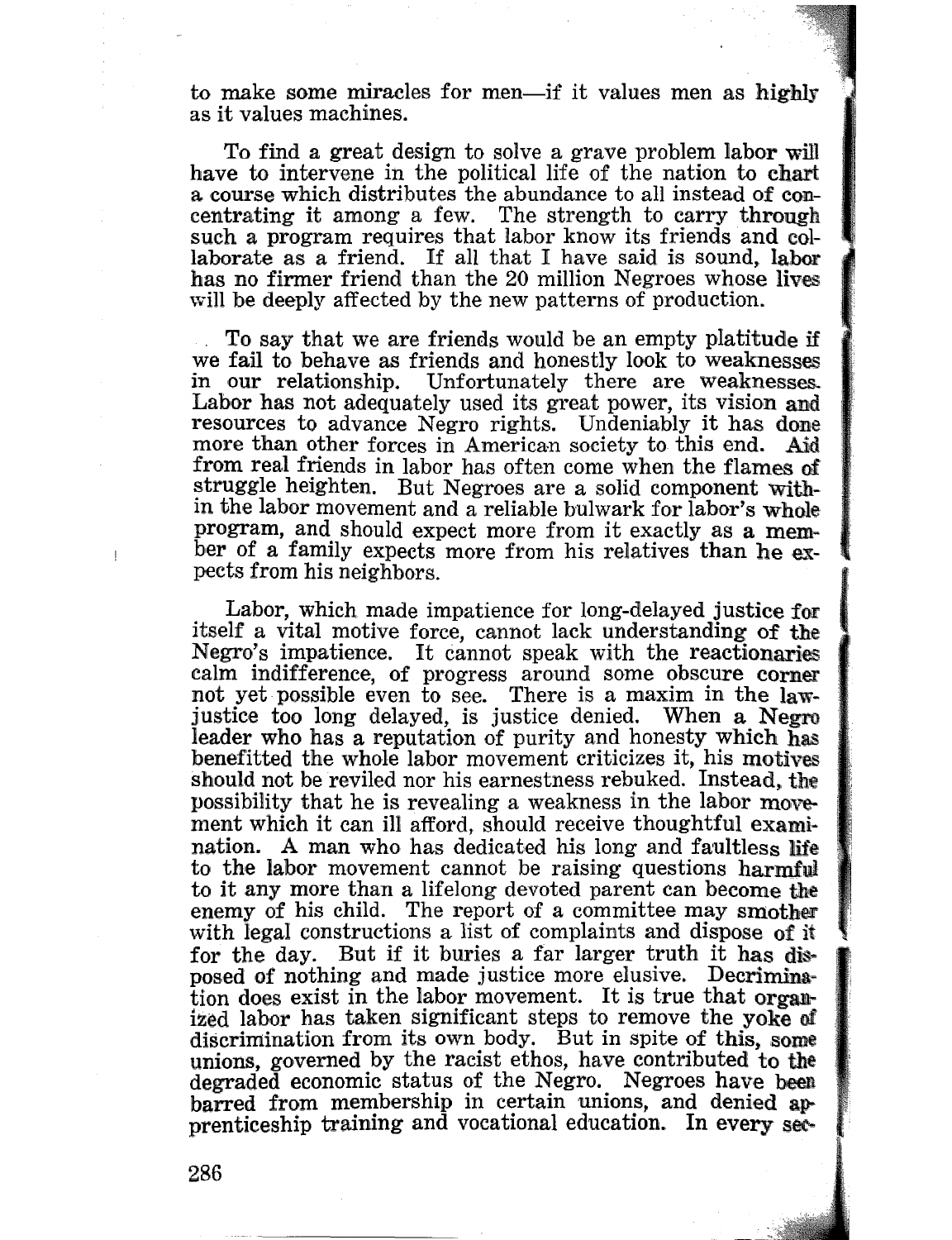tion of the country one can find local unions existing as a serious and vicious obstacle when the Negro seeks jobs or upgrading in employment. Labor must honestly admit these shameful conditions, and design the battle plan which will defeat and eliminate them. In this way, labor would be unearthing the big truth and utilizing its strength against the bleakness of injustice in the spirit of its finest traditions.

How can labor rise to the heights of its potential statesmanship and cement its bonds with Negroes to their mutual advantage?

First: Labar should accept the logic of its special position with respect to Negroes and the struggle for equality. Although organized labor has taken actions to eliminate discrimination in :its ranks, the standard for the general community, your conduct should and can set an example for others, as you have done in other crusades for social justice. You should root out vigorously every manifestation of discrimination so that some internationals, central labor bodies or locals may not besmirch the positive accomplishments of labor. I am aware this is not easy nor popular-but the 8 hour day was not popular nor easy to achieve. Nor was outlawing anti-labor injunctions. But you accomplished all of these with a massive will and determination. Out of such struggle for democratic rights you won both economic gains and the respect of the country, and you will win both again if you make Negro rights a great crusade.

Second: The political strength you are going to need to prevent automation from becoming a moloch, consuming jobs and contract gains, can be multiplied if you tap the vast reservoir of N,egro political power. Negroes given the vote, will vote liberal and labor because they need the same liberal· legislation labor needs. To give just an example of the importance of the Negro vote to labor, I might sight the arresting fact that the only state .in the South which repealed the "right-to-work" law is Louisiana. This was achieved because the Negro vote in that state grew large enough to become a balance of power, and it went along with labor to wipe out anti-labor legislation. Thus, support to assist us in securing the vote can make the difference between success and defeat for us both. You have organizing experience we need and you have an apparatus unparalleled in the nation. You recognized five years ago a moral opportunity and responsibility when several of your leaders, including Mr.<br>Meany, Mr. Dubinsky, Mr. Reuther and Mr. MacDonald and others, projected a two-million dollar campaign to assist the struggling Negroes fighting bitterly in handicapped circumstances in the South. A \$10,000 contribution was voted by the ILGWU to begin the drive, but for reasons unknown to me, the drive was never begun. The cost to us in lack of resources during these turbulent, violent years, is hard to describe. We are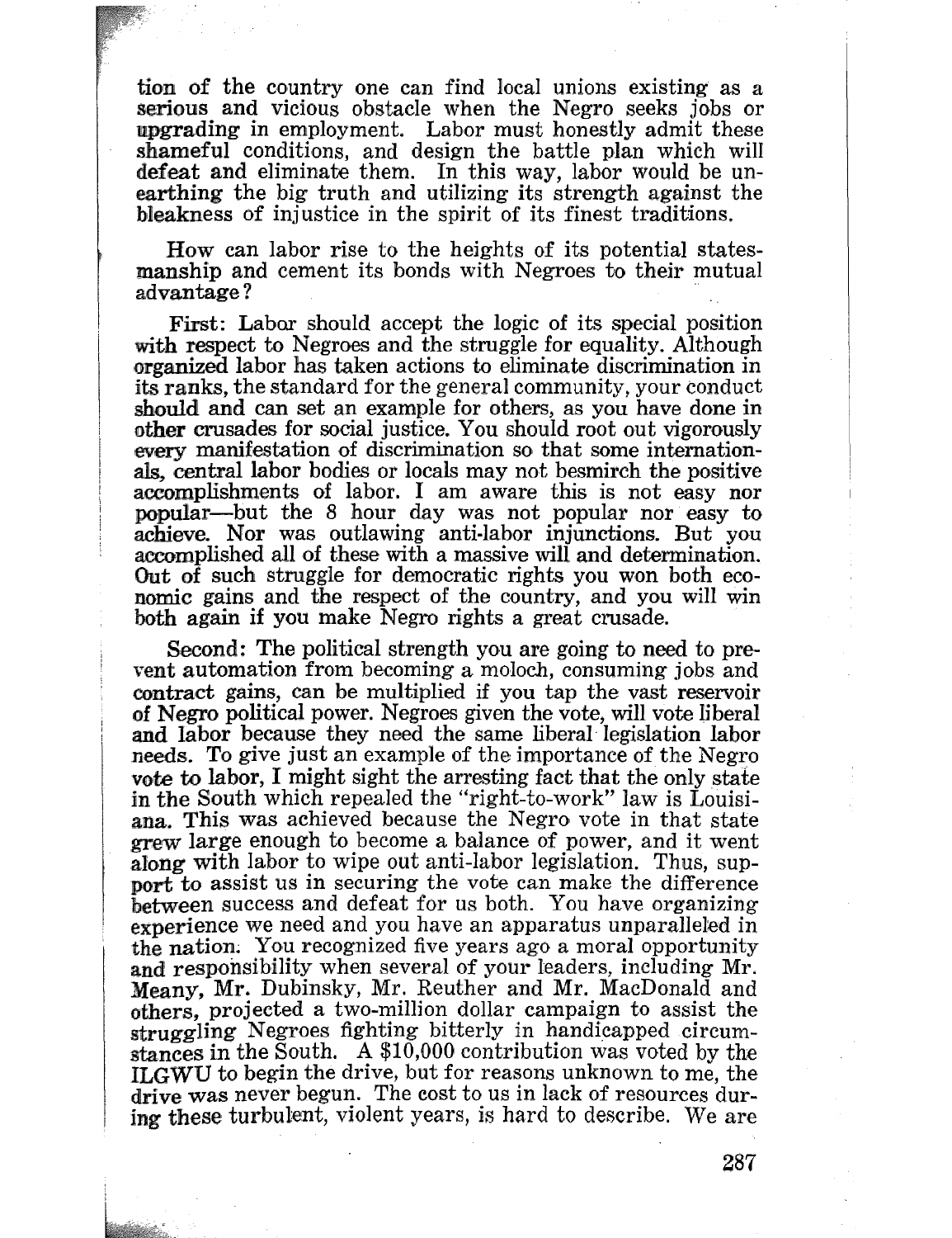mindful that many unions thought of as immorally rich, in truth have problems in meeting the budget to properly service their members. So we do not ask that you tax your treasuries. Instead, we ask that you appeal to your members for one dollar apiece to make democracy real for millions of deprived American citizens. For this you have the experience, the organization and most of all, the understanding.

If you would do these two things now in this conventionresolve to deal effectively with discrimination and provide financial aid for our struggle in the South,—this convention will have a glorious moral deed to add to an illustrous history.

The two most dynamic and cohesive liberal forces in tbe country are the labor movement and the Negro freedom movement. Together we can be architects of democracy in a South now rapidly industrializing. Together we can re-tool the political structure of the South, sending to Congress steadfast liberals who, joining with those from Northern industrial states, will extend the frontiers of democracy for the whole nation. Together we can bring about the day when there will be no separate identification of Negroes and labor. There is no intrinsic difference as I have tried to demonstrate. Differences have been contrived by outsiders who seek to impose disunity by dividing brothers because the color of their skin has a different shade. I Look forward confidently to the day when all who work for a living will be one with no thought to their separateness as Ne· groes, Jews, Italians or any other distinctions.

This will be the day when we shall bring into full realization the American dream-a dream yet unfulfilled. A dream of equality of opportunity, of privilege and property widely distributed; a dream of a land where men will not take necessities from the many to give luxuries to the few, a dream of a land where men will not argue that the color of a man's skin determined the content of his character; a dream of a nation wherr all our gifts and resources are held not for ourselves alone but as instruments of service for the rest of humanity; the dream of a country where every man will respect the dignity and worth of human personality—that is the dream.

And as we struggle to make racial and economic justice *s*  reality, let us maintain faith in the future. We will confront difficulties and frustrating moments in the struggle to make justice a reality, but we must believe somehow that these prob~ lems can be solved.

There is a little song that we sing in the movement taking. place in the South. It goes something like this. "We shall over· come. We shall overcome. Deep in my heart I do believe we shall overcome." And somehow all over America we must believe

Ì